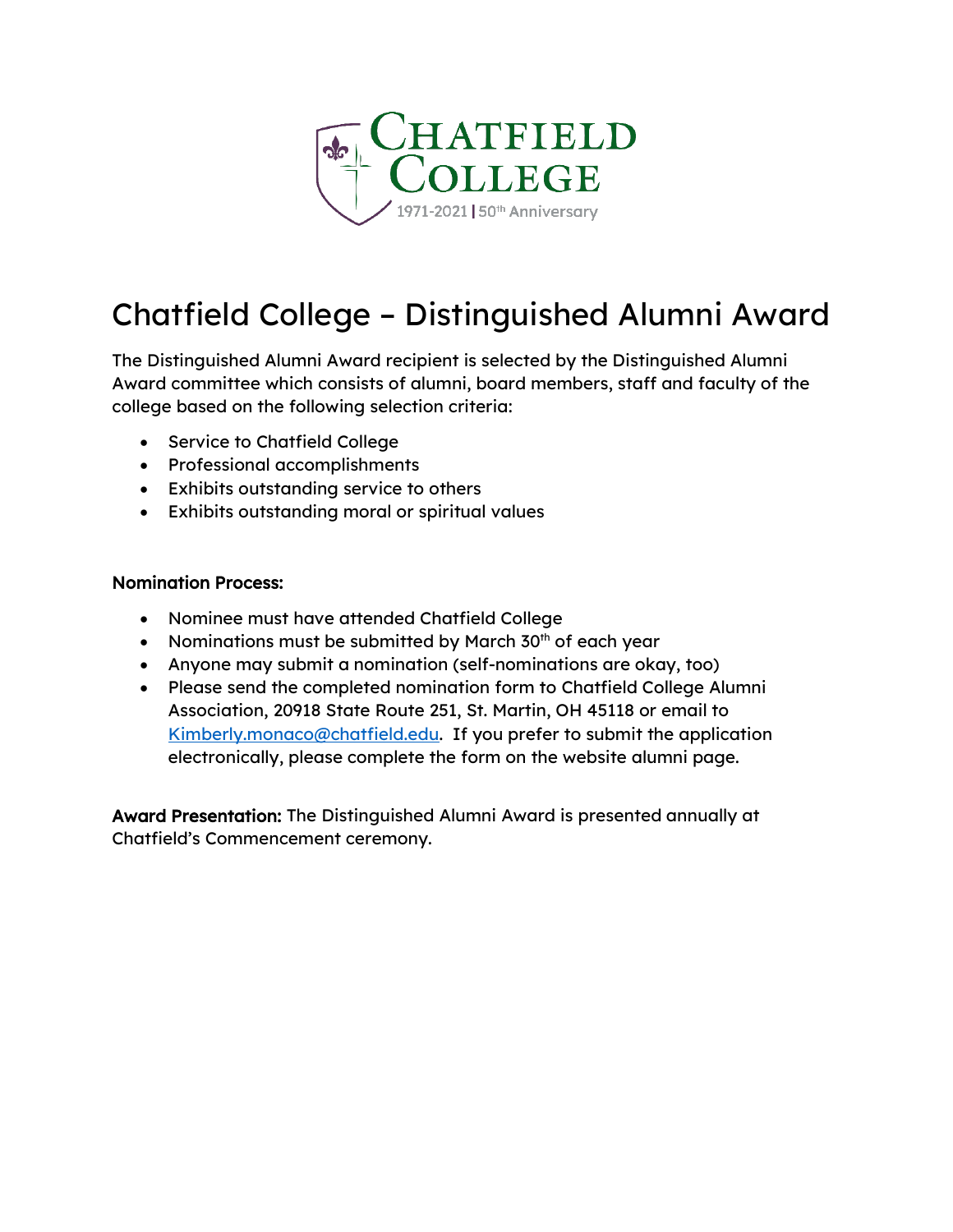

## Distinguished Alumni Award Nomination Form

Instructions: Please complete this form, supplying as much of the requested information as possible. The nomination can be completed electronically (via website) or via print.

Part A

I nominate the following individual for the Chatfield College Distinguished Alumni Award:

| City: __________________________________ State: ___________ Zip: _______________ |  |
|----------------------------------------------------------------------------------|--|
| Daytime Phone: (_____)_______________Evening Phone: (____)_______________        |  |
|                                                                                  |  |
| Current Employer: _______________________ Position: ______________________       |  |
|                                                                                  |  |
| City: _____________________________ State: _____________ Zip: _____________      |  |
|                                                                                  |  |
| Part B<br>Nomination submitted by:                                               |  |
|                                                                                  |  |
|                                                                                  |  |
| City: ______________________________ State: _________ Zip: _______________       |  |
| Daytime Phone: (_____)_______________Evening Phone: (____)______________         |  |
| How I heard about Chatfield's Distinguished Alumni Award: _____________________  |  |